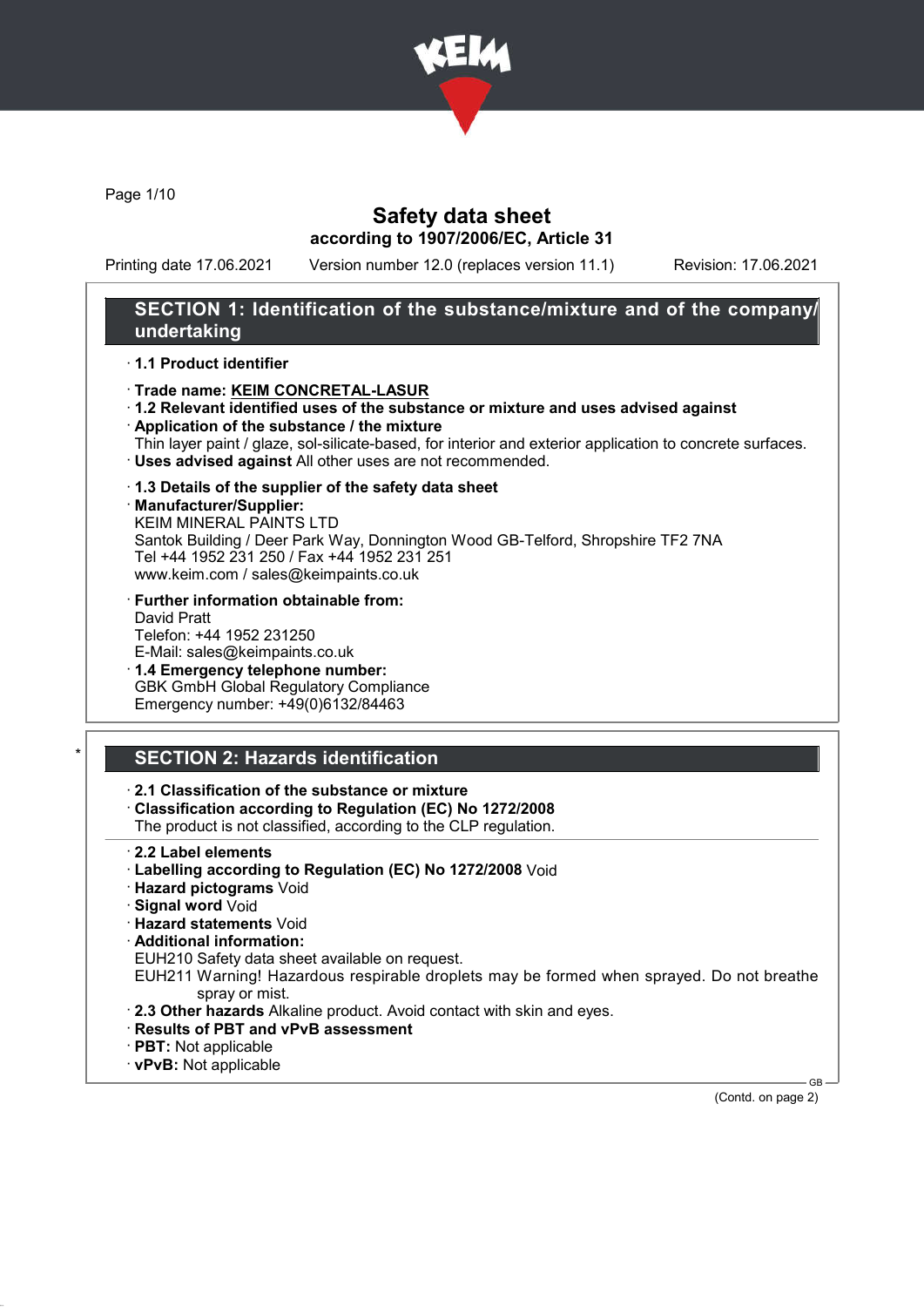

Page 2/10

# Safety data sheet according to 1907/2006/EC, Article 31

Printing date 17.06.2021 Version number 12.0 (replaces version 11.1) Revision: 17.06.2021

### Trade name: KEIM CONCRETAL-LASUR

(Contd. of page 1)

### **SECTION 3: Composition/information on ingredients**

- · 3.2 Mixtures
- Description:

Aqueous solution of silicic acid potassium salt, silica sol, acrylic polymer, mineral fillers, pigments, additives.

| Dangerous components:                                                                                           |                                                                                                                                                                                                                                                                    |             |
|-----------------------------------------------------------------------------------------------------------------|--------------------------------------------------------------------------------------------------------------------------------------------------------------------------------------------------------------------------------------------------------------------|-------------|
| CAS: 13463-67-7<br>EINECS: 236-675-5<br>Index number: 022-006-00-2<br>Reg.nr.: 01-2119486799-10-<br><b>XXXX</b> | titanium dioxide [in powder form containing 1 % or more $\vert$ 2.5-10%<br>of particles with aerodynamic diameter $\leq 10 \mu m$ ]<br>Carc. 2, H351                                                                                                               |             |
| CAS: 12001-26-2<br>EC number: 601-648-2                                                                         | Mica<br>substance with a Community workplace exposure limit                                                                                                                                                                                                        | $2.5 - 10%$ |
| CAS: 1312-76-1<br>EINECS: 215-199-1<br>Reg.nr.: 01-2119456888-17-<br><b>XXXX</b>                                | Silicic acid, potassium salt<br>$\diamondsuit$ Skin Irrit. 2, H315; Eye Irrit. 2, H319; STOT SE 3,<br>H <sub>335</sub><br>Specific concentration limits:<br>Skin Irrit. 2; H315: $C \ge 40$ %<br>Eye Irrit. 2; H319: $C \ge 40$ %<br>STOT SE 3; H335: $C \ge 40$ % | < 2.5%      |

· Additional information: For the wording of the listed hazard phrases refer to section 16.

# SECTION 4: First aid measures

· 4.1 Description of first aid measures · General information: No special measures required. When seeing the doctor we suggest to present this safety data sheet. · After inhalation: Supply fresh air; consult doctor in case of complaints. · After skin contact: Immediately wash with water and soap and rinse thoroughly. Do not use solvents or thinners. If skin irritation continues, consult a doctor. · After eye contact: Rinse opened eye for several minutes under running water. Then consult a doctor. · After swallowing: Rinse mouth and throat well with water. Do not induce vomiting; call for medical help immediately. · 4.2 Most important symptoms and effects, both acute and delayed No further relevant information available. · 4.3 Indication of any immediate medical attention and special treatment needed No further relevant information available.

(Contd. on page 3)

GB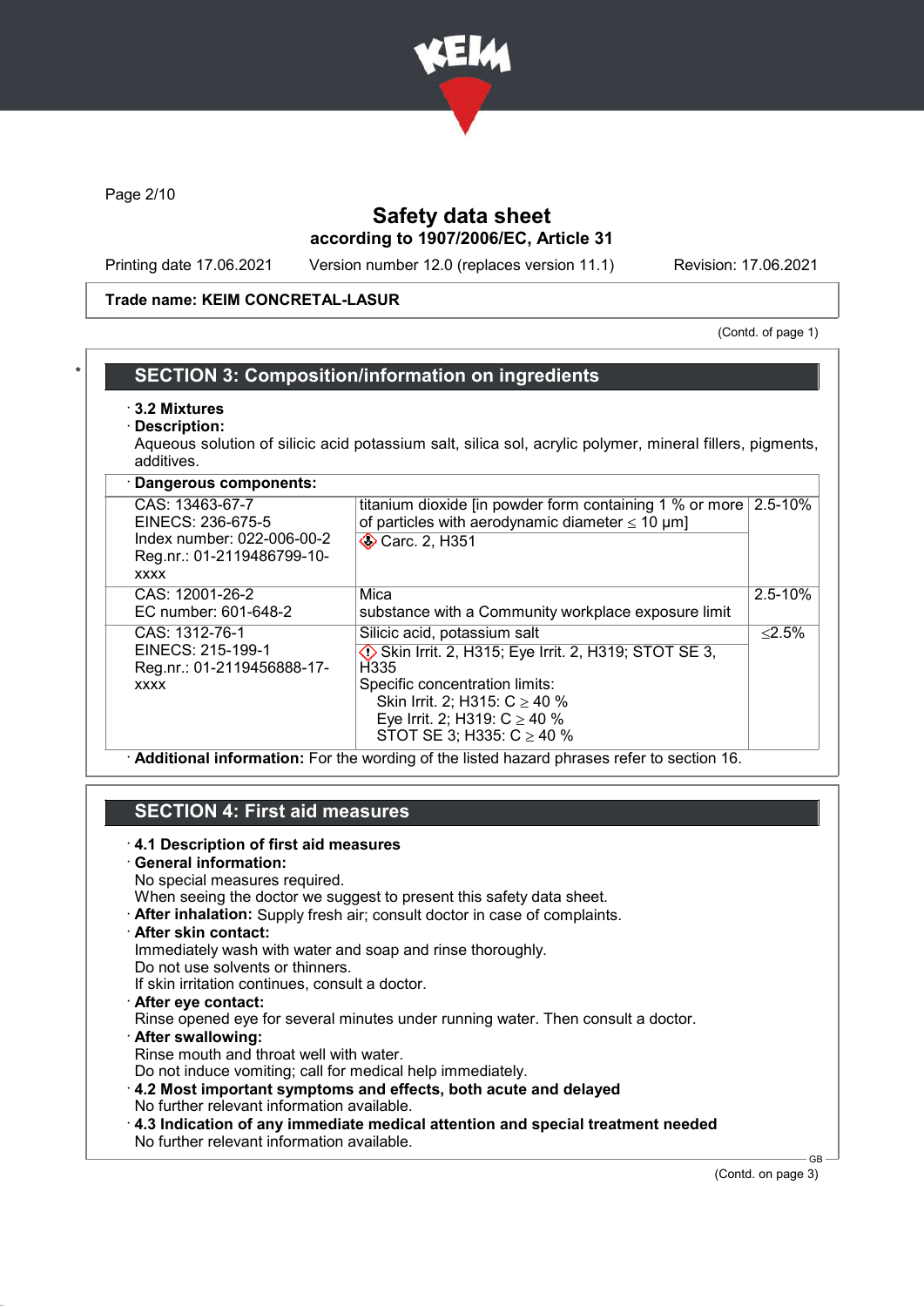

Page 3/10

# Safety data sheet according to 1907/2006/EC, Article 31

Printing date 17.06.2021 Version number 12.0 (replaces version 11.1) Revision: 17.06.2021

### Trade name: KEIM CONCRETAL-LASUR

(Contd. of page 2)

### SECTION 5: Firefighting measures

- · 5.1 Extinguishing media
- · Suitable extinguishing agents:
- Product itself does not burn. Co-ordinate fire-fighting measures to the fire surroundings.
- · 5.2 Special hazards arising from the substance or mixture No further relevant information available.
- · 5.3 Advice for firefighters
- · Specila protective equipment: Wear self-contained respiratory protective device.
- · Additional information

In case of fire do not breathe smoke, fumes and vapours.

Dispose of fire debris and contaminated fire fighting water in accordance with official regulations.

### SECTION 6: Accidental release measures

· 6.1 Personal precautions, protective equipment and emergency procedures Respect the protection rules (see section 7 a. 8). Avoid contact with skin and eyes. Ensure adequate ventilation Particular danger of slipping on leaked/spilled product. · 6.2 Environmental precautions: Do not allow product to reach soil, sewage system or any water course.

Follow local governmental rules and regulations. · 6.3 Methods and material for containment and cleaning up: Absorb with liquid-binding material (sand, diatomite, acid binders, universal binders, sawdust).

Dispose of the material collected according to regulations. Clear contaminated areas thoroughly. Flush rests with sufficient amount of water.

- · 6.4 Reference to other sections See Section 7 for information on safe handling. See Section 8 for information on personal protection equipment.
- See Section 13 for disposal information.

# SECTION 7: Handling and storage

- · 7.1 Precautions for safe handling Keep receptacles tightly sealed. Avoid contact with skin and eyes. Do not inhale aerosols. See item 8 (8.2) for information about suitable protective equipment and technical precautions. Respect the protection rules. Information about fire - and explosion protection:
	- The product is not flammable.
	- No special measures required.

(Contd. on page 4)

GB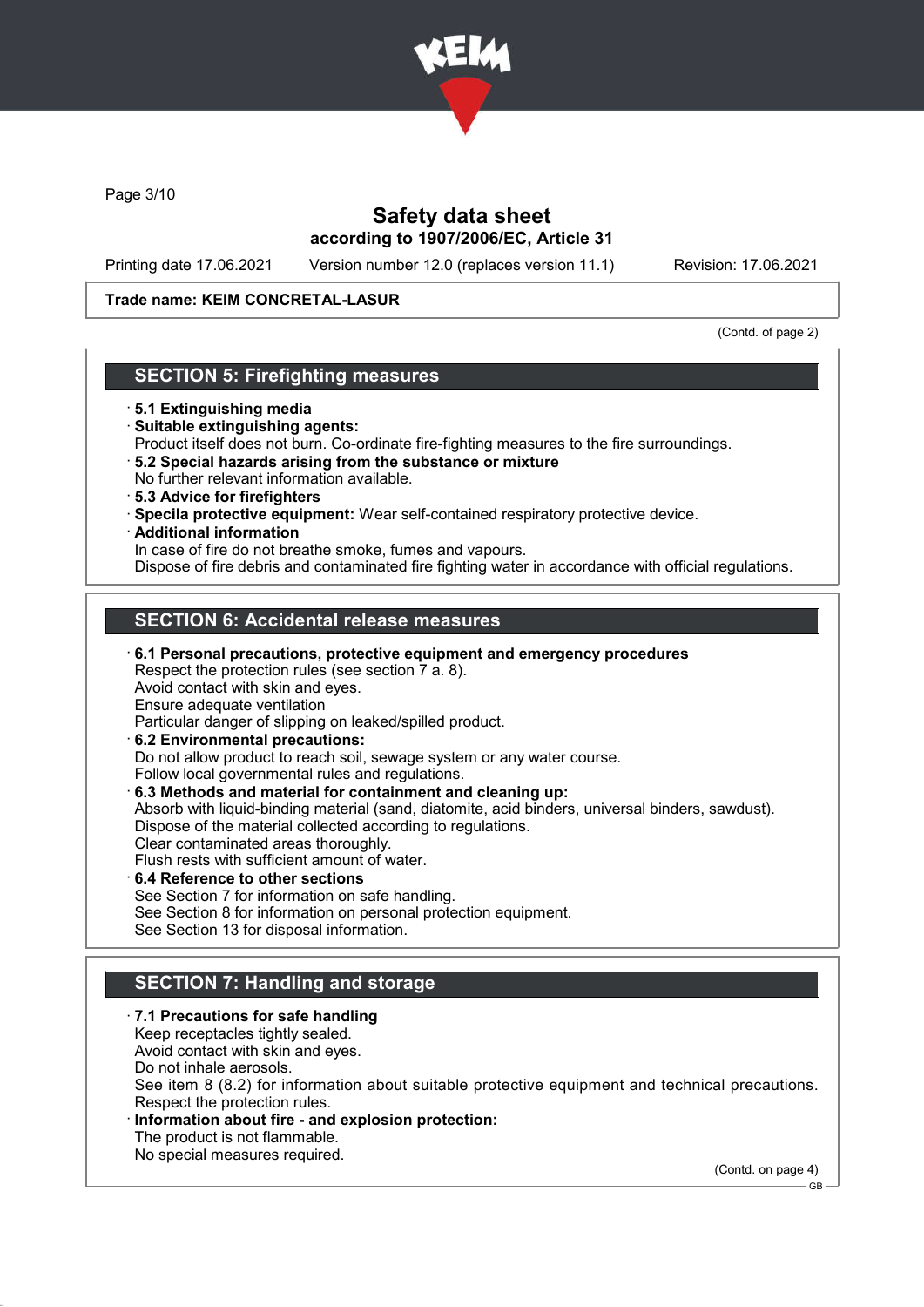

Page 4/10

### Safety data sheet according to 1907/2006/EC, Article 31

Printing date 17.06.2021 Version number 12.0 (replaces version 11.1) Revision: 17.06.2021

### Trade name: KEIM CONCRETAL-LASUR

(Contd. of page 3)

- · 7.2 Conditions for safe storage, including any incompatibilities · Storage:
- · Requirements to be met by storerooms and receptacles: Keep in the original containers in a cool and dry place. Store only in unopened original receptacles.
- · Information about storage in one common storage facility: Do not store together with acids.
- · Further information about storage conditions: Store in a cool place.
- Protect from frost.
- Protect from heat and direct sunlight.
- · Storage class: 12
- · 7.3 Specific end use(s) No further relevant information available.

### SECTION 8: Exposure controls/personal protection

#### · 8.1 Control parameters

· Ingredients with limit values that require monitoring at the workplace:

13463-67-7 titanium dioxide [in powder form containing 1 % or more of particles with aerodynamic diameter ≤ 10 μm]

WEL Long-term value: 10<sup>\*</sup> 4<sup>\*\*</sup> mg/m<sup>3</sup> \*total inhalable \*\*respirable

### 12001-26-2 Mica

WEL Long-term value: 10\* 0.8\*\* mg/m<sup>3</sup> \*total inhalable \*\*respirable

· Additional information: The lists valid during the making were used as basis.

#### · 8.2 Exposure controls

#### $\cdot$  Individual protection measures, such as personal protective equipment

· General protective and hygienic measures:

- Avoid contact with the eyes and skin.
- Do not inhale aerosols.

Wash hands before breaks and at the end of work.

Immediately remove all soiled and contaminated clothing.

# **Respiratory protection:**

Use suitable respiratory protective device only when aerosol or mist is formed. Filter: P

· Hand protection Protective gloves

#### **Material of gloves**

suitable material e.g.: Nitrile impregnated cotton-gloves

Recommended thickness of the material:  $\geq 0.5$  mm Natural rubber, NR

Recommended thickness of the material:  $> 0.6$  mm

Nitrile rubber, NBR

Recommended thickness of the material:  $\geq 0.4$  mm

The selection of the suitable gloves does not only depend on the material, but also on further marks of quality and varies from manufacturer to manufacturer. As the product is a preparation of several

(Contd. on page 5)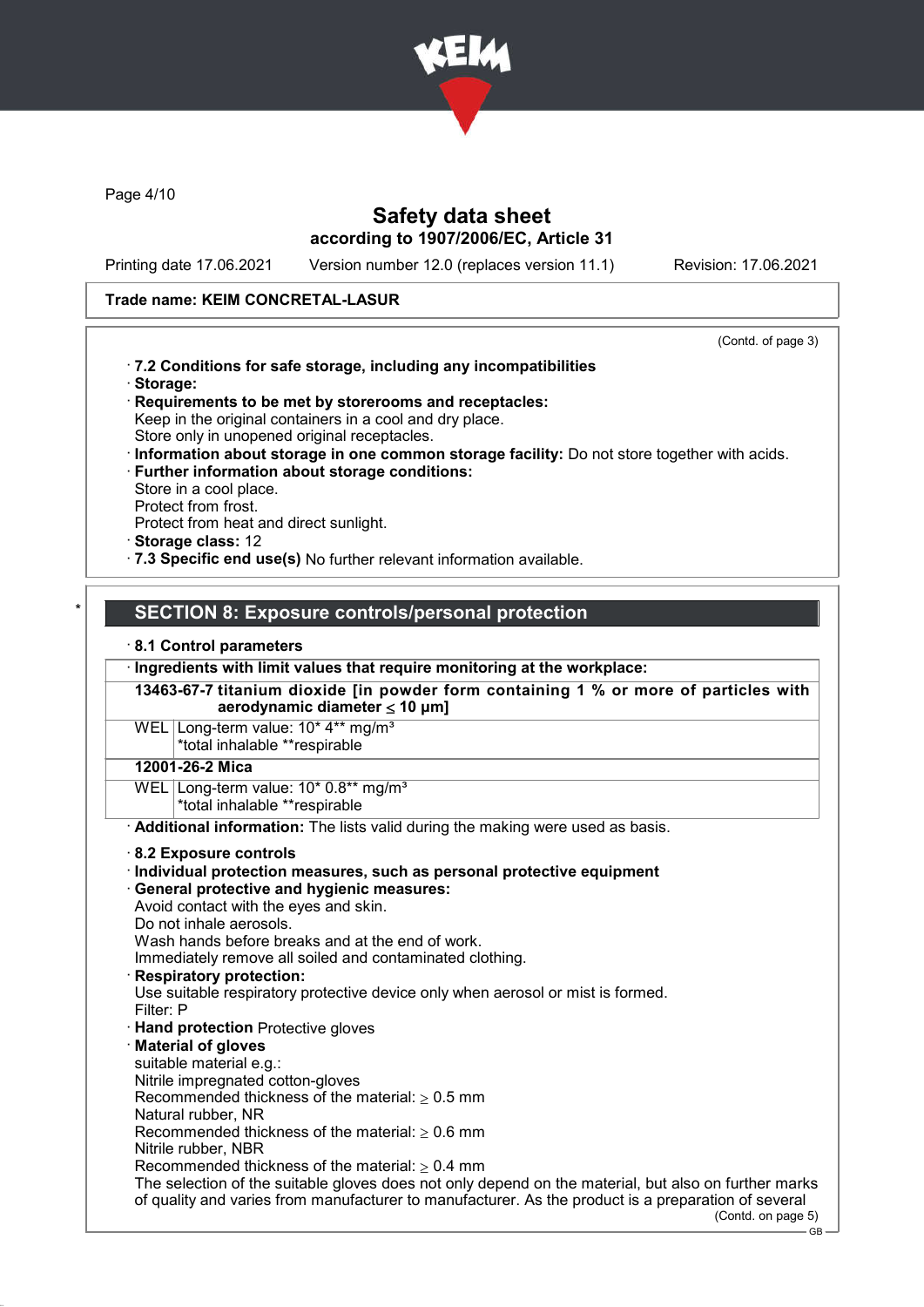

Page 5/10

# Safety data sheet according to 1907/2006/EC, Article 31

Printing date 17.06.2021 Version number 12.0 (replaces version 11.1) Revision: 17.06.2021

### Trade name: KEIM CONCRETAL-LASUR

(Contd. of page 4) substances, the resistance of the glove material can not be calculated in advance and has therefore to be checked prior to the application.

- · Penetration time of glove material
- Value for the permeation: level  $> 6$  (480 min)

The determined penetration times according to EN 16523-1:2015 are not performed under practical conditions. Therefore a maximum wearing time, which corresponds to 50% of the penetration time, is recommended.

The exact break trough time has to be found out by the manufacturer of the protective gloves and has to be observed.

- · Eye/face protection Safety glasses
- · Body protection: Protective work clothing
- · Environmental exposure controls
- See Section 12 and 6.2

No further relevant information available.

### SECTION 9: Physical and chemical properties

| 9.1 Information on basic physical and chemical properties<br><b>General Information</b> |                                    |
|-----------------------------------------------------------------------------------------|------------------------------------|
| $\cdot$ Colour:                                                                         | Different, according to colouring. |
| · Odour:                                                                                | Odourless                          |
| Odour threshold:                                                                        | Not determined                     |
|                                                                                         | $\sim$ 0 °C                        |
| · Melting point/freezing point:                                                         |                                    |
| <b>Boiling point or initial boiling point and</b>                                       |                                    |
| boiling range                                                                           | $~100~^{\circ}$ C                  |
| · Flammability                                                                          | Not applicable                     |
| <b>Lower and upper explosion limit</b>                                                  |                                    |
| · Lower:                                                                                | Not applicable                     |
| $\cdot$ Upper:                                                                          | Not applicable                     |
| · Flash point:                                                                          | Not applicable                     |
| · Auto-ignition temperature:                                                            | Product is not selfigniting.       |
| · Decomposition temperature:                                                            | Not determined                     |
| $\cdot$ pH at 20 $\degree$ C                                                            | $~11*$                             |
| · Viscosity:                                                                            |                                    |
| <b>Kinematic viscosity</b>                                                              | Not determined                     |
| Dynamic at 20 °C:                                                                       | 400-600* mPas                      |
| · Solubility                                                                            |                                    |
| $\cdot$ water:                                                                          | Miscible                           |
| · Partition coefficient n-octanol/water (log                                            |                                    |
| value)                                                                                  | Not applicable                     |
| · Vapour pressure at 20 °C:                                                             | $~23$ hPa                          |
| · Density and/or relative density                                                       |                                    |
| · Density at 20 °C:                                                                     | 1.1-1.3* $g/cm3$                   |
| · Relative density                                                                      | Not determined                     |
|                                                                                         |                                    |
|                                                                                         | (Contd. on page 6)                 |

C<sub>B</sub>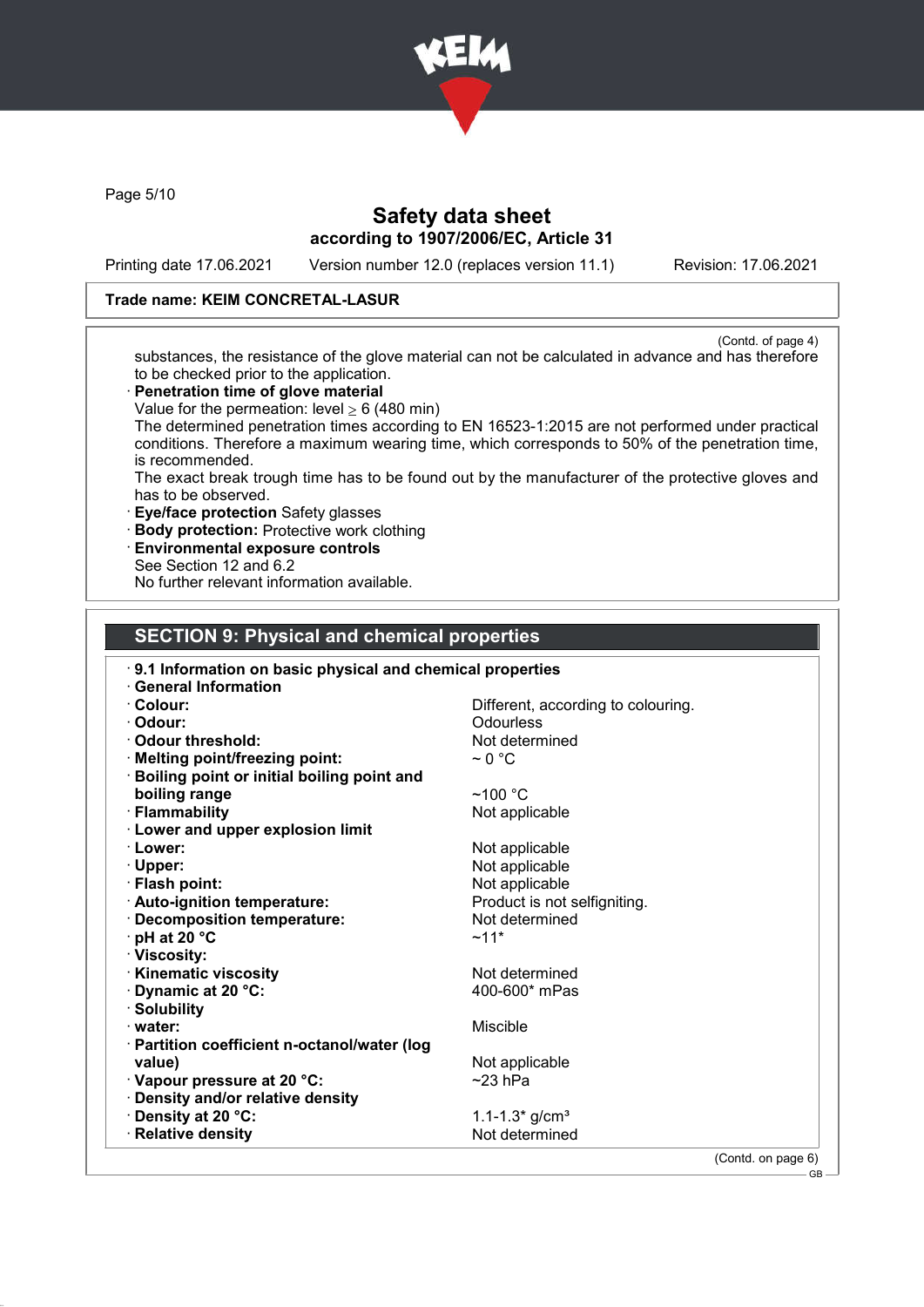

Page 6/10

# Safety data sheet according to 1907/2006/EC, Article 31

Printing date 17.06.2021 Version number 12.0 (replaces version 11.1) Revision: 17.06.2021

#### Trade name: KEIM CONCRETAL-LASUR

|                                                                                    | (Contd. of page 5)                                                              |
|------------------------------------------------------------------------------------|---------------------------------------------------------------------------------|
| · Vapour density                                                                   | Not applicable.                                                                 |
| ⋅ 9.2 Other information                                                            | * The values are for freshly produced material<br>and may change with the time. |
| · Appearance:                                                                      |                                                                                 |
| · Form:                                                                            | Fluid                                                                           |
| · Important information on protection of health<br>and environment, and on safety. |                                                                                 |
| · Ignition temperature:                                                            | Not determined                                                                  |
| <b>Explosive properties:</b>                                                       | Product does not present an explosion hazard.                                   |
| <b>Change in condition</b>                                                         |                                                                                 |
| · Softening point/range                                                            |                                                                                 |
| Oxidising properties:                                                              | Not applicable                                                                  |
| <b>Evaporation rate</b>                                                            | Not applicable.                                                                 |
| · Flammable gases<br>· Aerosols                                                    | Void<br>Void                                                                    |
|                                                                                    |                                                                                 |
| · Oxidising gases                                                                  | Void                                                                            |
| · Gases under pressure                                                             | Void                                                                            |
| · Flammable liquids                                                                | Void                                                                            |
| · Flammable solids                                                                 | Void                                                                            |
| · Self-reactive substances and mixtures                                            | Void                                                                            |
| · Pyrophoric liquids                                                               | Void                                                                            |
| · Pyrophoric solids                                                                | Void                                                                            |
| · Self-heating substances and mixtures                                             | Void                                                                            |
| · Substances and mixtures, which emit                                              |                                                                                 |
| flammable gases in contact with water                                              | Void                                                                            |
| <b>⋅ Oxidising liquids</b>                                                         | Void                                                                            |
| · Oxidising solids                                                                 | Void                                                                            |
| · Organic peroxides                                                                | Void                                                                            |
| Corrosive to metals                                                                | Void                                                                            |
| <b>Desensitised explosives</b>                                                     | Void                                                                            |

# SECTION 10: Stability and reactivity

· 10.1 Reactivity No further relevant information available.

- · 10.2 Chemical stability Stable under normal conditions of storage and use.
- · Thermal decomposition / conditions to be avoided:
- No decomposition if used according to specifications.
- · 10.3 Possibility of hazardous reactions No dangerous reactions known.
- · 10.4 Conditions to avoid No further relevant information available.
- · 10.5 Incompatible materials: Acids

(Contd. on page 7)

 $-$  GB  $-$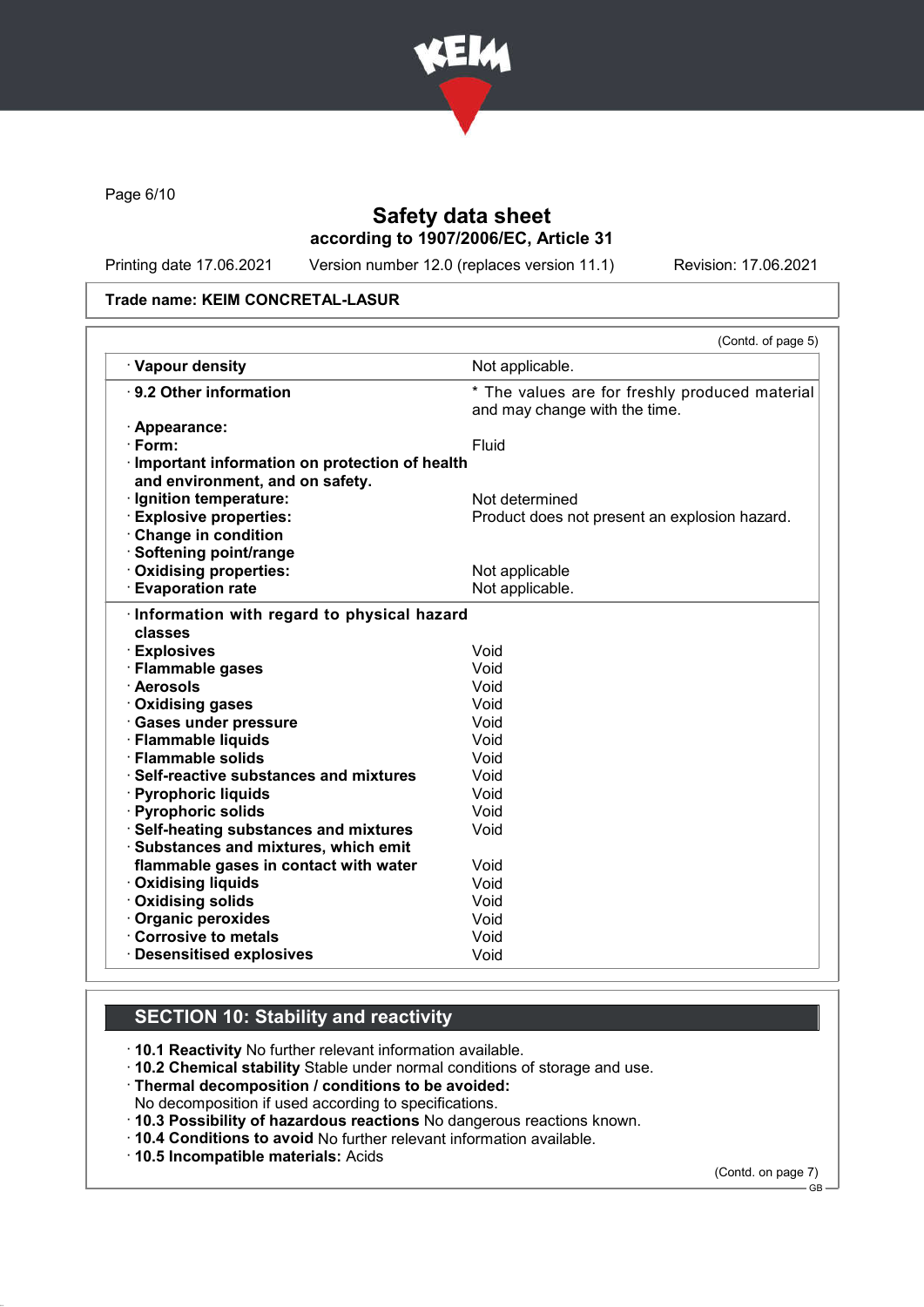

Page 7/10

### Safety data sheet according to 1907/2006/EC, Article 31

Printing date 17.06.2021 Version number 12.0 (replaces version 11.1) Revision: 17.06.2021

#### Trade name: KEIM CONCRETAL-LASUR

#### (Contd. of page 6)

### · 10.6 Hazardous decomposition products:

No hazardous decomposition products if stored and handled as prescribed.

### **SECTION 11: Toxicological information**

### · 11.1 Information on hazard classes as defined in Regulation (EC) No 1272/2008

· Acute toxicity Based on available data, the classification criteria are not met.

#### · LD/LC50 values relevant for classification:

13463-67-7 titanium dioxide [in powder form containing 1 % or more of particles with aerodynamic diameter  $\leq 10 \mu m$ ]

#### Inhalative  $|ATE \text{ mix } (4h) | > 5 \text{ mg/l } (inhalation)$

| $ATE$ mix    | $ >2,000$ mg/kg (dermal)  |
|--------------|---------------------------|
|              | $ >$ 2,000 mg/kg (orally) |
| $\mathbf{N}$ | 0.500110101<br>$\sqrt{2}$ |

NOAEL 3,500 mg/kg /Oral (rat) (90d)

### · Skin corrosion/irritation Frequent persistent contact with the skin may cause skin irritation.

- · Serious eye damage/irritation
- In case of longer exposure, slightly irritating effect to the eyes is possible.
- · during inhalation: Irritant effect possible.
- · during swallowing: Irritant effect possible
- · Respiratory or skin sensitisation Based on available data, the classification criteria are not met.
- · Germ cell mutagenicity Based on available data, the classification criteria are not met.
- · Carcinogenicity Based on available data, the classification criteria are not met.
- · Reproductive toxicity Based on available data, the classification criteria are not met.
- · STOT-single exposure Based on available data, the classification criteria are not met.
- · STOT-repeated exposure Based on available data, the classification criteria are not met.
- · Aspiration hazard Based on available data, the classification criteria are not met.
- · Other information (about experimental toxicology):
- Experimental analysis are not available.

The product was not tested. The statements on toxicology have been derived from the properties of the individual components.

· Subacute to chronic toxicity:

# **Repeated dose toxicity**

13463-67-7 titanium dioxide [in powder form containing 1 % or more of particles with aerodynamic diameter ≤ 10 μm]

Inhalative  $NOAEC$  10 mg/m<sup>3</sup> (rat) (90d)

· CMR effects (carcinogenity, mutagenicity and toxicity for reproduction) Not applicable

# · 11.2 Information on other hazards

# · Endocrine disrupting properties

None of the ingredients is listed.

(Contd. on page 8)

 $\sim$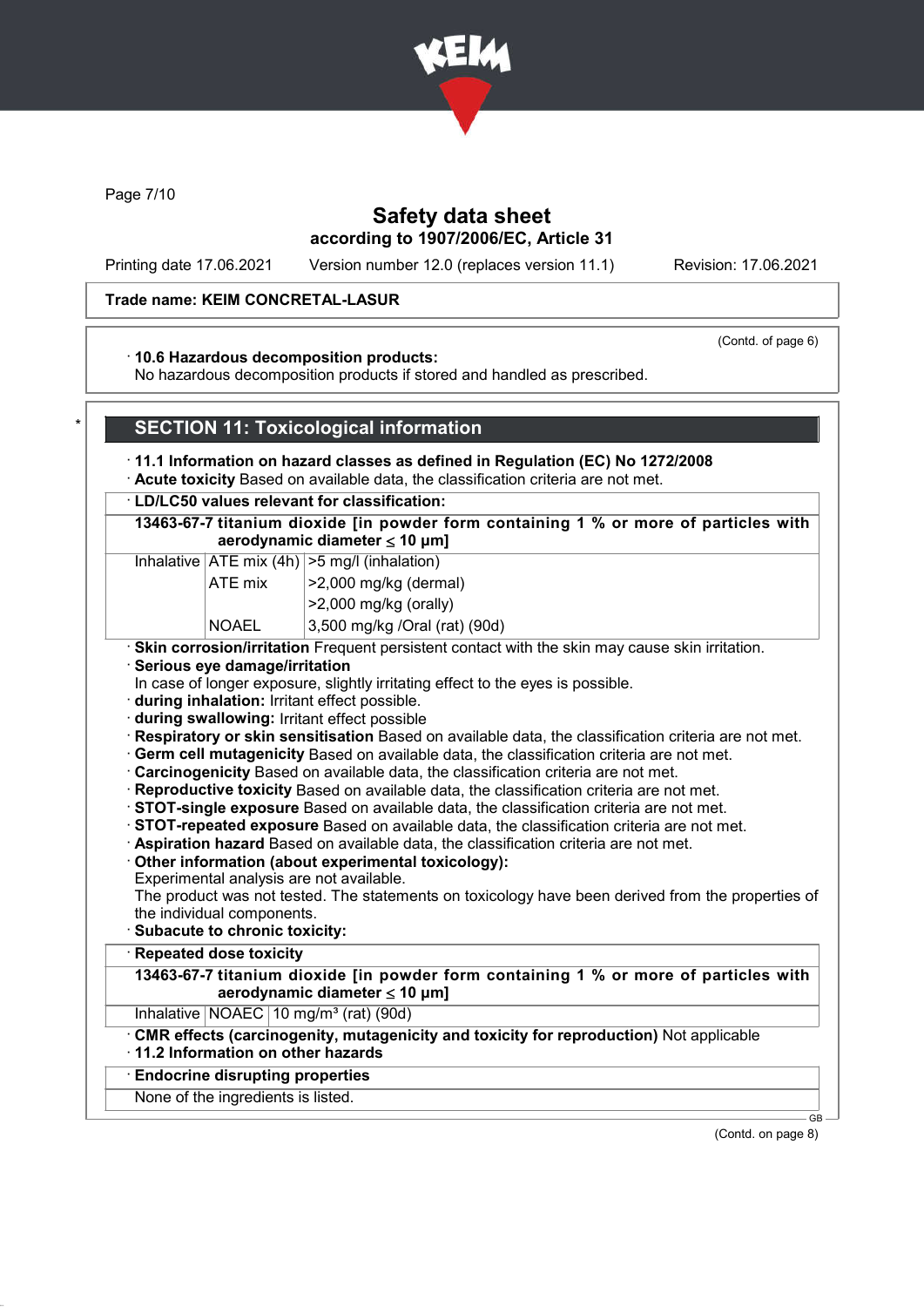

Page 8/10

# Safety data sheet according to 1907/2006/EC, Article 31

Printing date 17.06.2021 Version number 12.0 (replaces version 11.1) Revision: 17.06.2021

### Trade name: KEIM CONCRETAL-LASUR

(Contd. of page 7)

|             | · Aquatic toxicity:                                                                                                                                                                                                                                                                                                                                                                                                                                                                               |
|-------------|---------------------------------------------------------------------------------------------------------------------------------------------------------------------------------------------------------------------------------------------------------------------------------------------------------------------------------------------------------------------------------------------------------------------------------------------------------------------------------------------------|
|             | 13463-67-7 titanium dioxide [in powder form containing 1 % or more of particles with<br>aerodynamic diameter $\leq$ 10 µm]                                                                                                                                                                                                                                                                                                                                                                        |
|             | NOEC 2100,000 mg/kg (sediment fresh water)                                                                                                                                                                                                                                                                                                                                                                                                                                                        |
|             | EC50 >100 mg/kg (freshwater alga) (OECD 201)                                                                                                                                                                                                                                                                                                                                                                                                                                                      |
|             | EC 50   > 10,000 mg/l (algae) (ISO 10253)                                                                                                                                                                                                                                                                                                                                                                                                                                                         |
|             | LC 50 $ >10,000$ mg/l (marine fish) (OECD 203)                                                                                                                                                                                                                                                                                                                                                                                                                                                    |
|             | >1,000 mg/l (freshwater fish) (EPA-540/9-85-006)                                                                                                                                                                                                                                                                                                                                                                                                                                                  |
|             | >1,000 mg/l (daphnia) (OECD 202)                                                                                                                                                                                                                                                                                                                                                                                                                                                                  |
|             | . 12.4 Mobility in soil No further relevant information available.<br>12.5 Results of PBT and vPvB assessment<br>· PBT: Not applicable                                                                                                                                                                                                                                                                                                                                                            |
|             | · vPvB: Not applicable<br>12.6 Endocrine disrupting properties<br>The product does not contain substances with endocrine disrupting properties.<br>12.7 Other adverse effects<br>· Additional ecological information:<br>· AOX-indication:<br>Due to the substance of content which do not include organic jointed halogens, the product can not<br>take influence on the AOX-load of the waste water.<br>According to the formulation contains the following heavy metals and compounds from the |
|             | EU guideline NO. 2006/11/EC:<br>The product contains TiO2.                                                                                                                                                                                                                                                                                                                                                                                                                                        |
|             | · General notes:                                                                                                                                                                                                                                                                                                                                                                                                                                                                                  |
|             | Do not allow product to reach ground water, water course or sewage system.<br>At present there are no ecotoxicological assessments.                                                                                                                                                                                                                                                                                                                                                               |
| components. | The statements on ecotoxicology have been derived from the properties of the individual                                                                                                                                                                                                                                                                                                                                                                                                           |

Must not be disposed with household garbage. Do not allow product to reach sewage system. Disposal must be made according to official regulations.

### · European waste catalogue

08 01 12 waste paint and varnish other than those mentioned in 08 01 11

(Contd. on page 9)

GB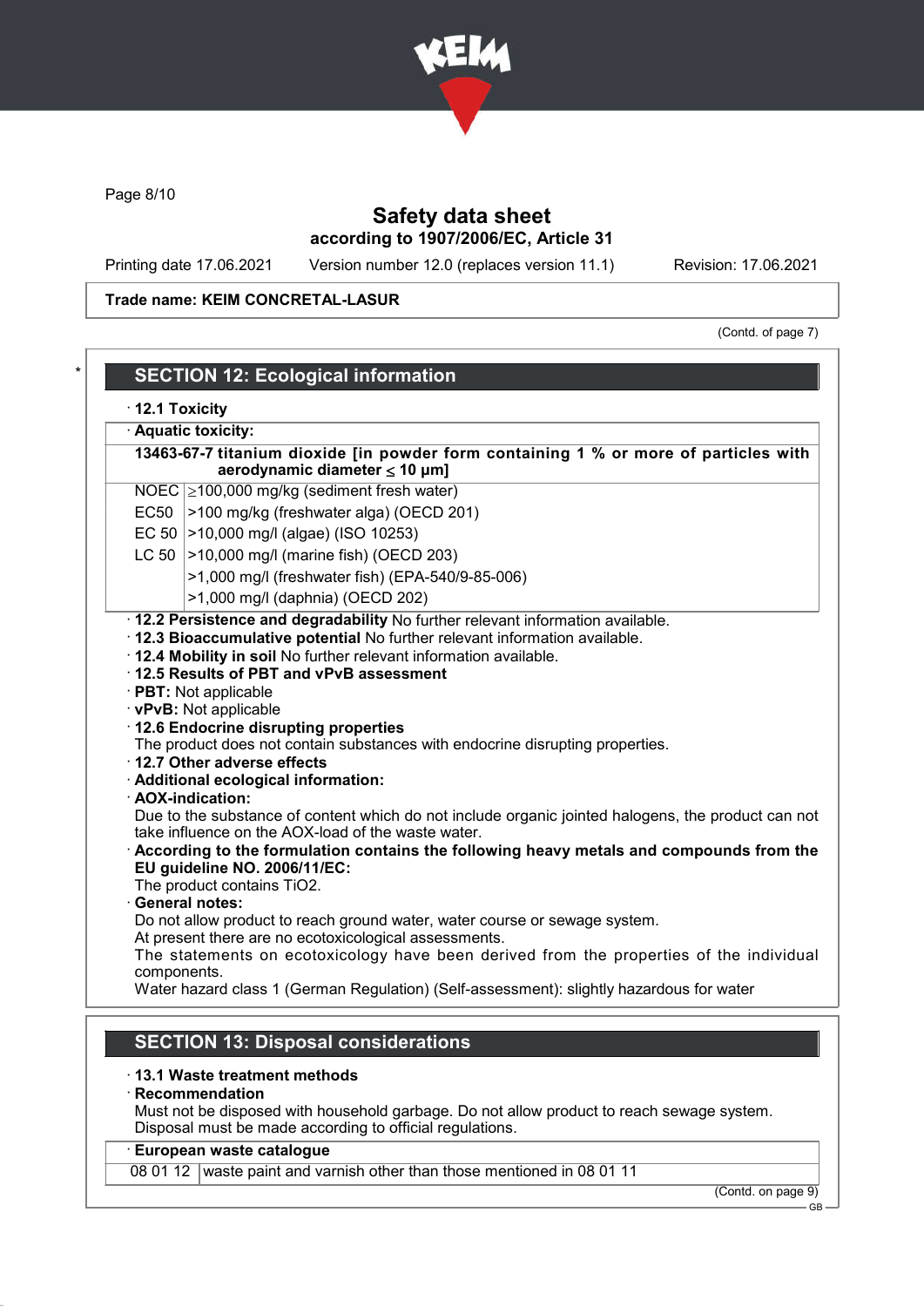

Page 9/10

# Safety data sheet according to 1907/2006/EC, Article 31

Printing date 17.06.2021 Version number 12.0 (replaces version 11.1) Revision: 17.06.2021

### Trade name: KEIM CONCRETAL-LASUR

(Contd. of page 8)

· Uncleaned packaging:

· Recommendation: Disposal must be made according to official regulations.

· Recommended cleansing agents: Water, if necessary with cleansing agents.

| <b>SECTION 14: Transport information</b>                                                 |                                                               |
|------------------------------------------------------------------------------------------|---------------------------------------------------------------|
| 14.1 UN number or ID number<br>· ADR, IMDG, IATA                                         | Void                                                          |
| 14.2 UN proper shipping name<br>· ADR, IMDG, IATA                                        | Void                                                          |
| 14.3 Transport hazard class(es)                                                          |                                                               |
| · ADR, IMDG, IATA<br>· Class                                                             | Void                                                          |
| ⋅ 14.4 Packing group<br>· ADR, IMDG, IATA                                                | Void                                                          |
| ⋅14.5 Environmental hazards:<br>· Marine pollutant:                                      | No                                                            |
| 14.6 Special precautions for user                                                        | Not applicable                                                |
| 14.7 Maritime transport in bulk according to<br><b>IMO instruments</b><br>Not applicable |                                                               |
| · Transport/Additional information:                                                      | No dangerous good in sense of these transport<br>regulations. |
| · UN "Model Regulation":                                                                 | Void                                                          |

# SECTION 15: Regulatory information

· 15.1 Safety, health and environmental regulations/legislation specific for the substance or mixture

· Labelling according to Regulation (EC) No 1272/2008 For information on labelling please refer to section 2 of this document.

- · Directive 2012/18/EU
- · Named dangerous substances ANNEX I None of the ingredients is listed.
- · National regulations:

· Waterhazard class: Water hazard class 1 (Self-assessment): slightly hazardous for water.

- · Other regulations, limitations and prohibitive regulations
- · Substances of very high concern (SVHC) according to REACH, Article 57 Not applicable

(Contd. on page 10) GB